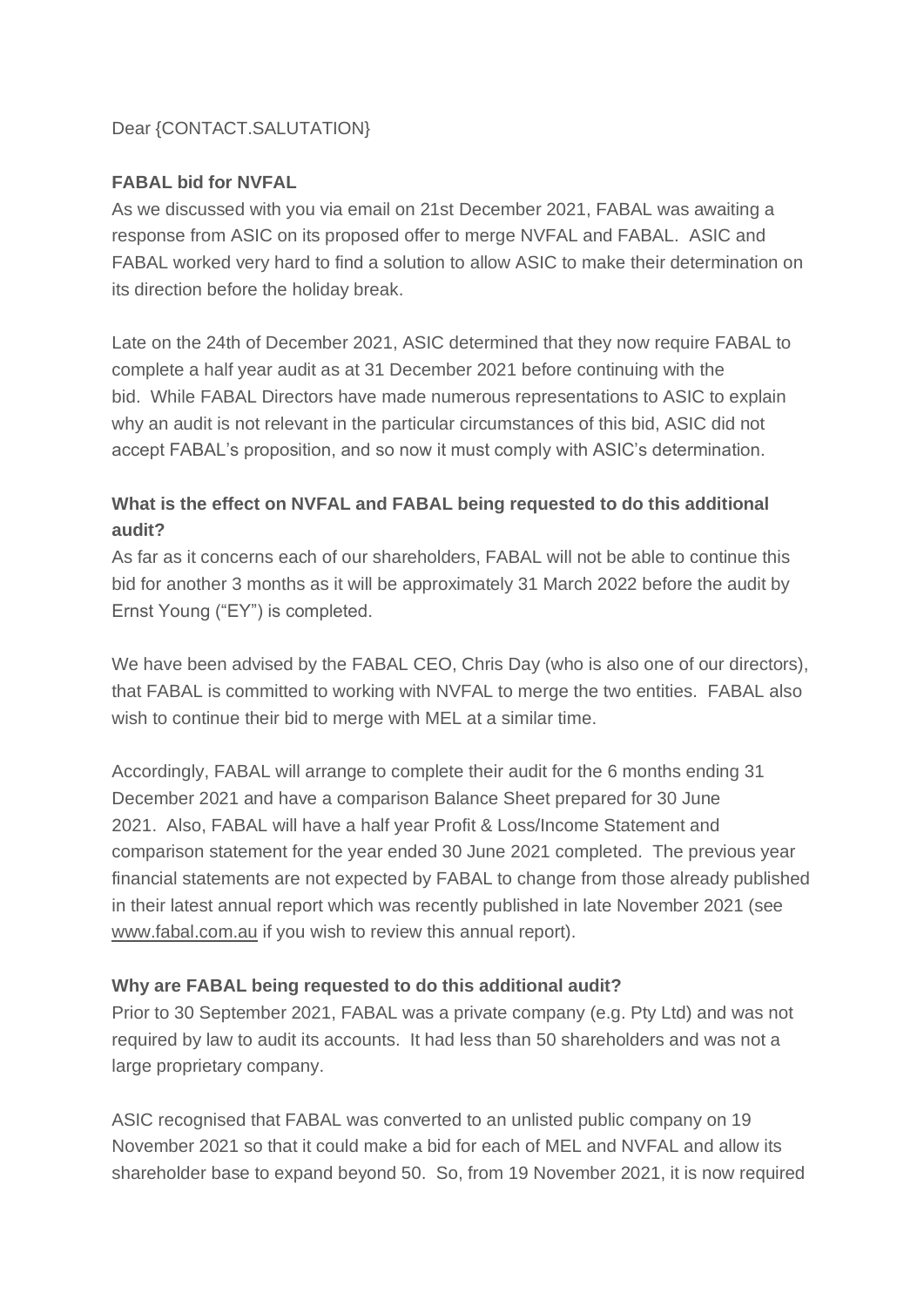to be audited and on this basis ASIC has requested an audit to be completed before allowing these offers to continue.

As you are aware, EY are also auditors to NVFAL (and MEL) so there should be consistency between the format, layout and understanding for each of these audits and reviews.

### **What's next?**

We are advised by FABAL that ASIC has assured them that it does not wish to stand in the way of the bid proceeding once this audit/review process is completed.

ASIC will review the Bidder's Statement as soon as it is re-lodged by FABAL, which is expected to be in mid-April 2022. If the Offer proceeds as originally planned, Directors of NVFAL will send you a statement called a Target's Statement, including BDO's Independent Expert's Report with recommendations for you to consider. This BDO work has already been completed in draft and will be finalised after the final Bidder's Statement is received from FABAL. Currently, we are unable to share our views and those of BDO until the Bidder's Statement is accepted by ASIC.

In the revised Bidder's Statement, FABAL will update the abridged individual and combined balance sheets of FABAL and NVFAL with December 2021 audited numbers to replace the September 2021 unaudited management accounts that were included in the original Offer document. The full FABAL audited financial statements will be available to all shareholders in the new year once EY complete their audit and review.

# **What happens if ASIC don't approve the revised Offer document?**

If ASIC don't approve the revised Offer document, the boards of NVFAL and FABAL (and most likely MEL) will discuss possible alternatives to merge our groups in another way.

# **Conclusion**

At this point we are waiting for FABAL to undertake the required audit and provide us and ASIC with a revised Bidder's Statement. If all timing is as expected, the target date for submitting it to ASIC is in mid-April 2022, and after the statutory period of 14 days for ASIC's review, it should be circulated to all NVFAL shareholders before the end of April 2022.

If the bid then proceeds as timetabled, the offer will be open for between 6 and 10 weeks, but in any event it will be completed before 30 June 2022.